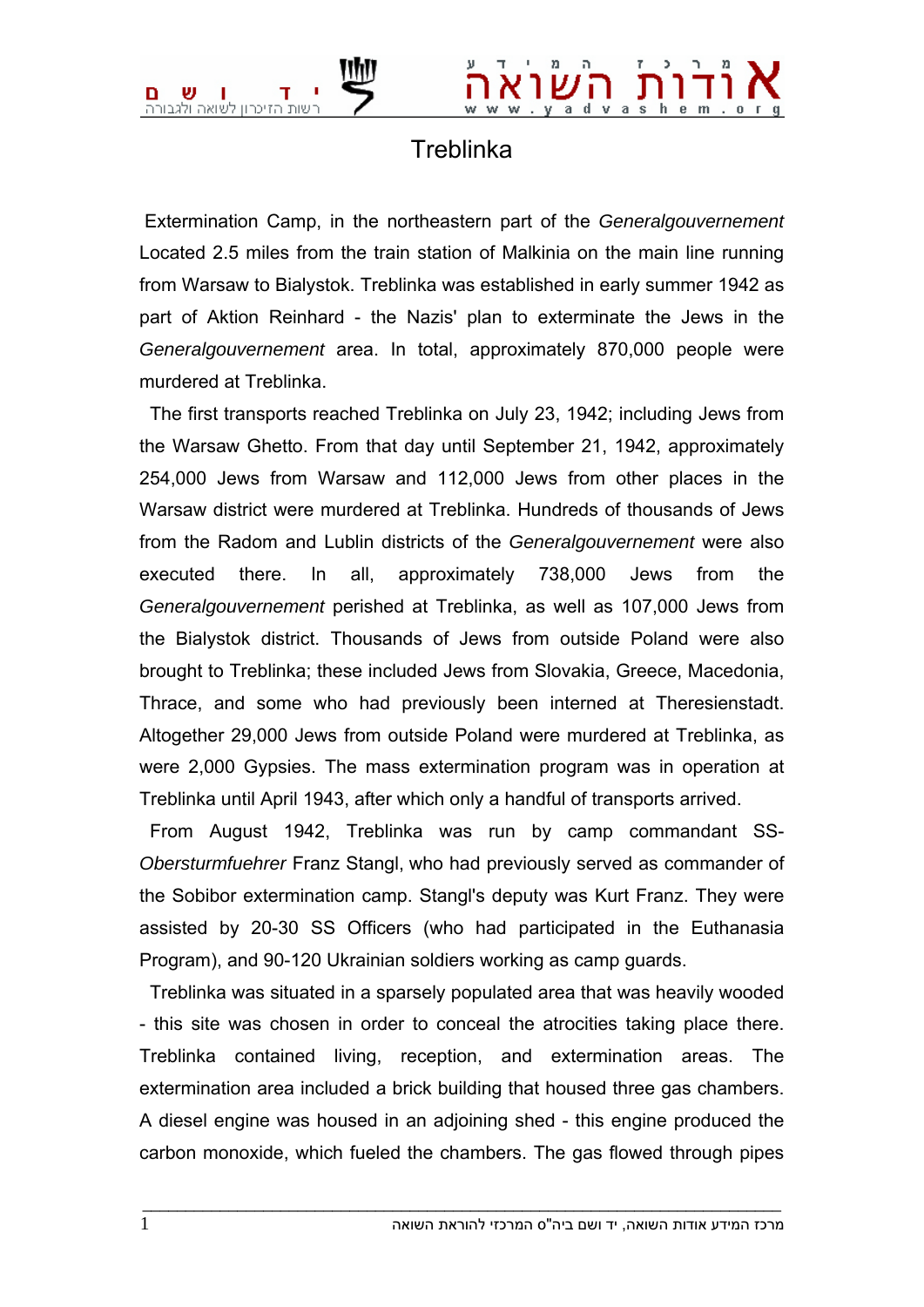

## dvas

attached to the ceiling of the chambers, ending in what looked like showerheads. The Nazis arranged the gas chamber in this way in order to create the impression that the Jews were merely entering the building to take showers - not to be murdered. A hallway in the building led to each of the three gas chambers, and in each chamber was another door through which the corpses were removed. About 200 yards away lay the huge trenches where the corpses were buried.

 The extermination process at Treblinka was based on experience gained by the Nazis in Belzec and Sobibor- the two other *Aktion Reinhard* camps. When a train made up of 50 - 60 cars, holding some 6,000 - 7,000 people, arrived at the nearby train station, 20 cars were brought into the camp, while the rest were made to wait in the station. The car doors were opened, and SS officers ordered the Jews to disembark. Next, a camp officer would announce to the new arrivals that they had reached a transit camp where they would take showers, have their clothes disinfected, and then travel on to various labor camps. After this announcement, the Jews were taken to "Deportation Square." Men and women were separated - children going with the women. The women and children were made to undress in a barrack, and the women's hair was cut. Naked, they were forced to leave the barrack and enter the "pipe"- a narrow, fenced-in, camouflaged path that led to the gas chambers. After the victims were locked into the chambers, the engine was started and poison gas poured in. Within half an hour, all inside were dead, and the next group of victims would prepare to enter. Meanwhile, the bodies were removed and taken for burial in the trenches. This last job was done by a team of Jewish prisoners, called *Sonderkommando*.

 These prisoners were not immediately executed upon arrival at the camp rather, they were selected carry out tasks such as cleaning the train cars, preparing the victims for their execution, dealing with the possessions and clothing of the victims and handling the dead. In the spring of 1943, the Nazis used the Sonderkommando to cremate the bodies. Most of these Jews were exterminated themselves after a few days or weeks of work, with newer arrivals taking their places.

 $\bot$  , and the set of the set of the set of the set of the set of the set of the set of the set of the set of the set of the set of the set of the set of the set of the set of the set of the set of the set of the set of t